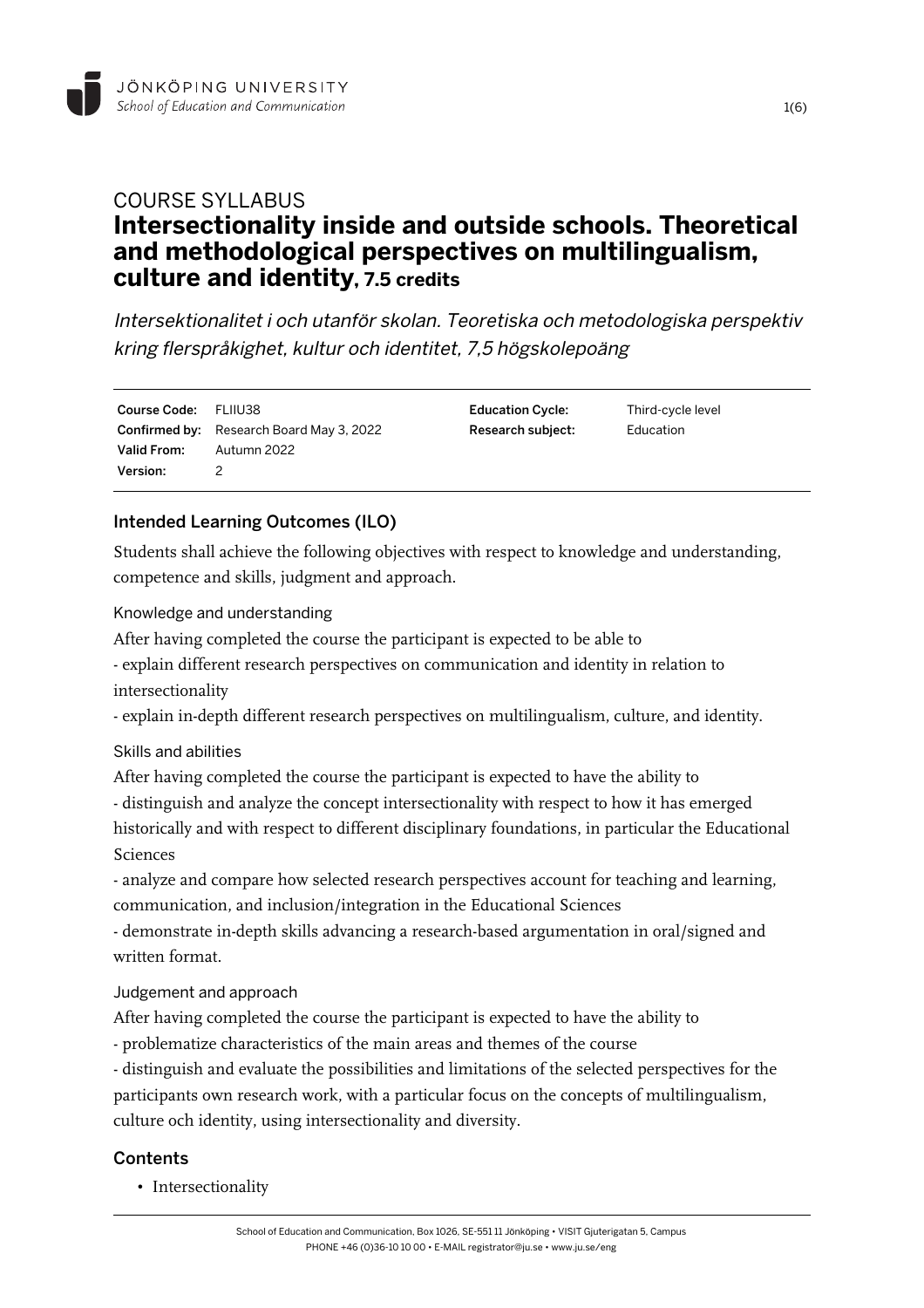- Multilingualism
- Identity
- Diversity
- Teaching and Learning
- Culture
- Communication
- Written argumentation
- Oral/signed argumentation

#### Type of instruction

Instruction is organized by way of online lectures, seminars, workshops and individually written assignments. An online course management system is used for the course. The medium of instruction is English.

The teaching is conducted in English.

#### **Prerequisites**

Admission to the course requires general entry requirements for doctoral study.

#### Examination and grades

The course is graded Fail (U) or Pass (G).

More information about assessment of the specific goals and grading criteria will be provided to participants at the start of the course. The course is examined using individual assignment submissions in English.

#### Course evaluation

Feedback about instruction will take place continuously during the course. Course evaluation will take place at the conclusion of the course. Course evaluations will be compiled and commented upon by the course convener and shared with other educational coordinators for doctoral education at HLK. Course assessment will be the foundation for future course planning. The course evaluation will be conducted via the online course management system.

#### Other information

The course focuses on topics related to language, communication, identity, and culture in the life-worlds of children, youth and adults inside and outside schools. Topics related to language and communication are interwoven with topics related to identity and culture on an in-depth level. The concepts of intersectionality and languaging are treated. The historical development and theoretical foundations for both concepts and their analytical importance are considered. During the course, the two concepts are investigated and examined in relation to intersectional vantage points that emerge from the main themes of the course, that is to say language and communication, and identity and culture. The theoretical relevance of intersectionality is examined through an investigation of the following empirical fields: Cultural and Post/decolonial Studies, Deaf Studies, Literacy and Language Studies. The theoretical relevance of languaging is examined through an investigation of the following empirical fields: Educational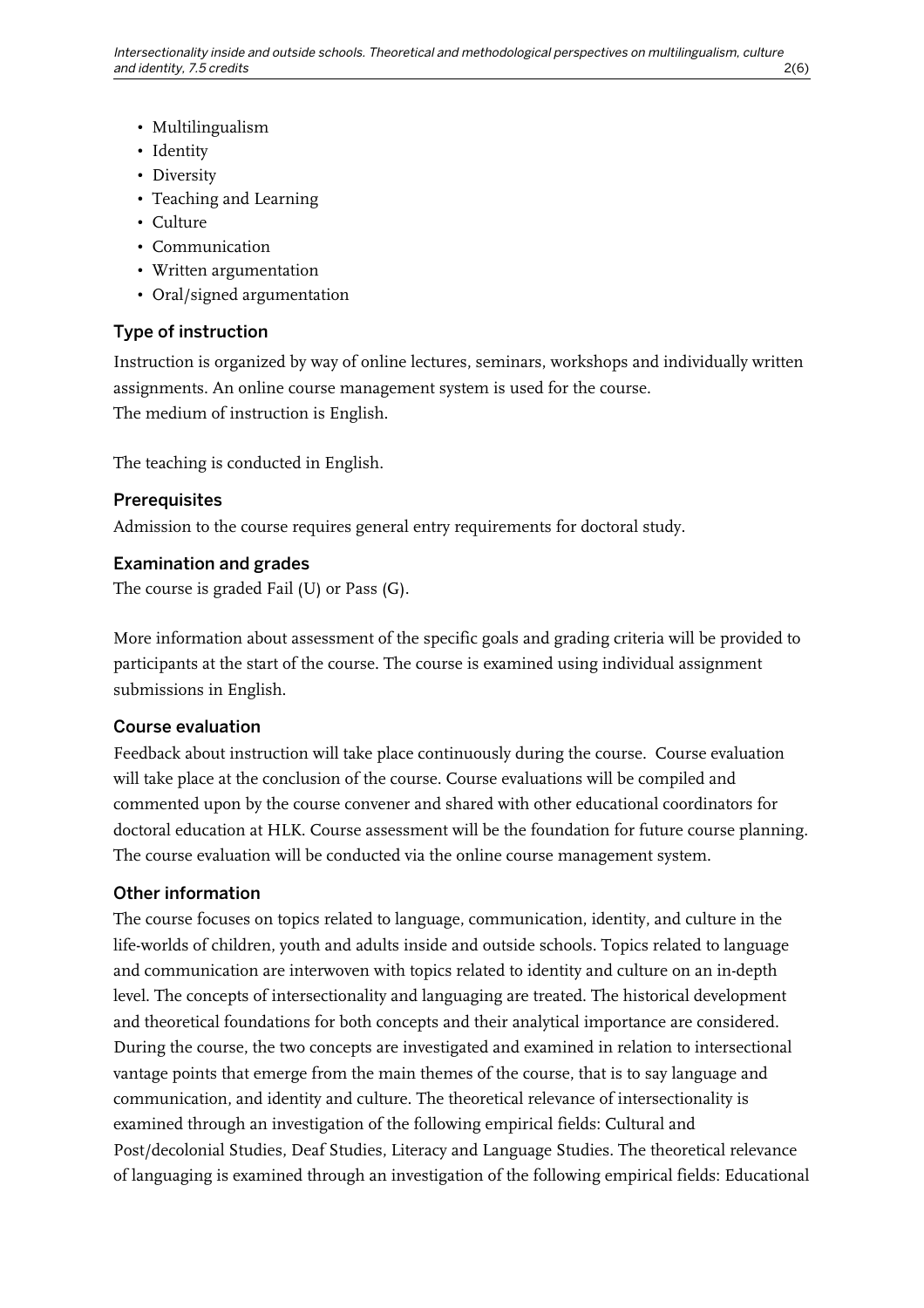Sciences, Deaf Studies, and Literacy and Language Studies. A detailed description of the schedule and how to apply for it are presented in a separate Appendix.

# Course literature Literature (compulsory):

Andreotti, Vanessa & de Souza, Lynn Mario (2008). Learning to read the world. Through Other Eyes. Derby: Global Education. 40 pp.

Appiah, Kwame Anthony (2005). Rooted Cosmopolitanism. The Ethics of Identity. New Jersey: Princeton University Press. 213-275. 62 pp.

Bagga-Gupta, Sangeeta, & Messina Dahlberg, Giulia (2018). Meaning-making or heterogeneity in the areas of language and identity? The case of translanguaging and nyanlända (newly-arrived) across time and space. International Journal of Multilingualism, 1-28. doi.org/10.1080/14790718.2018.1468446 28 pp.

Bagga-Gupta, Sangeeta (2017). Going beyond oral-written-signed-virtual divides. Theorizing languaging from social practice perspectives. Writing & Pedagogy, 9(1), 49-75. doi.org/10.1558/wap.27046 26 pp.

Bagga-Gupta, Sangeeta (2017). Center-staging language and identity research from earthrise perspectives. Contextualizing performances in open spaces. In Sangeeta Bagga-Gupta, Aase L. Hansen & Julie Feilberg (Eds.) Identity revisited and reimagined: Empirical and theoretical contributions on embodied communication across time and space. (pp. 65-100). Rotterdam: Springer. 35 pp.

Bagga-Gupta, Sangeeta & St-John, Oliver (2017). Making complexities (in)visible: Empiricallyderived contributions to the scholarly (re)presentations of social interactions. In Sangeeta Bagga-Gupta (Ed.) Marginalization Processes across Different Settings. Going beyond the Mainstream. (pp. 352-388). Newcastle-upon-Tyne: Cambridge Scholars Publishing. 35 pp.

Baran, Dominika M. (2018). Narratives of migration on Facebook: Belonging and identity among former fellow refugees. Language in Society, 47(2), 245-268. 18 pp.

Block, David (2017). Positioning theory and life-story interviews: Discursive firlds, gaze and resistance. In Sangeeta Bagga-Gupta, Aase L. Hansen & Julie Feilberg (Eds.) Identity revisited and reimagined: Empirical and theoretical contributions on embodied communication across time and space. (pp. 25-40). Rotterdam: Springer. 15 pp.

Carbin, Maria, & Edenheim, Sara (2013). The intersectional turn in feminist theory: A dream of a common language? European Journal of Women's Studies, 20(3), 233-248. doi.org/10.1177/1350506813484723 15 pp.

Davis, Kathy & Zarkov, Dubravka (2017). Editorial. EJWS retrospective on intersectionality.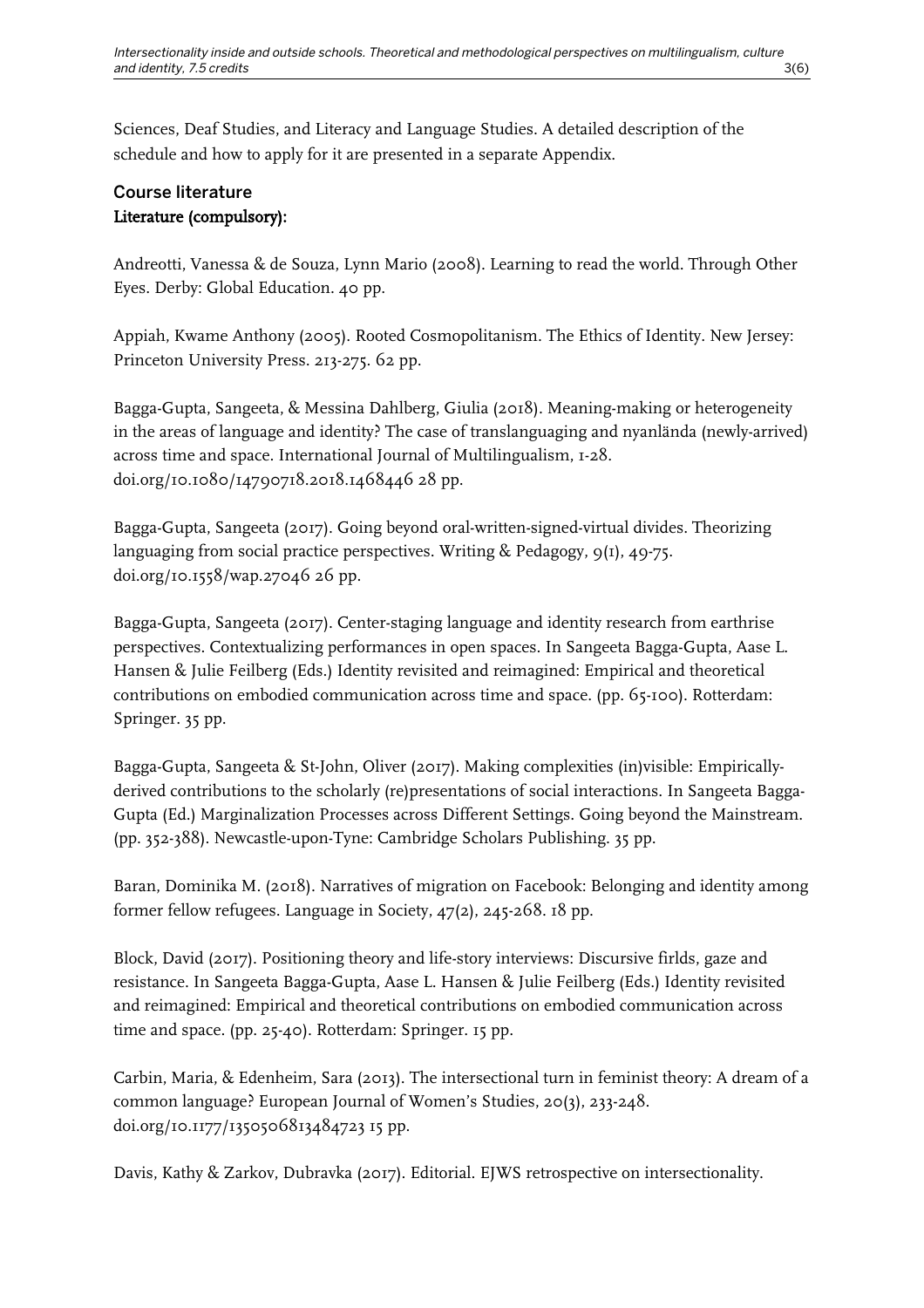European Journal of Women's Studies. 24(4), 313-320. DOI: 10.1177/13505068177119393 7 pp.

Deumert, Ana & Brown, Justin (2017). 'My tribe is the Hessequa. I'm Khoisan. I'm African': Language, Desire and Performance among Cape Town's Khoisan Language Activists. Multilingua, 36: 771-594. 23 pp.

Deumert, Ana (2017). A luta continua – Black Queer Visibilities and Philosophies of Hospitality in a South African Rural Town. With Nkululeko Mabandla. Journal of Sociolinguistics. 21: 397- 419. 22 pp.

Grant, Carl A., & Zwier, Elisabeth (2011). Intersectionality and student outcomes: Sharpening the struggle against racism, sexism, classism, ableism, heterosexism, nationalism, and linguistic, religious, and geographical discrimination in teaching and learning. Multicultural Perspectives, 13(4), 181-188. 7 pp.

Gynne, Annaliina, Bagga-Gupta, Sangeeta & Lainio, Jarmo (2016). Practiced linguistic-cultural ideologies and educational policies. A case study of a "bilingual Sweden Finnish School". Journal of Language, Identity and Education, 15(6), 329-343. dx.doi.org/10.1080/15348458.2016.1217160 14 pp.

Hancock, Ange-Marie. (2016). Intersectionality: An intellectual history. Cambridge: Cambridge University Press. 234 pp.

Hill Collins, Patricia & Bilge, Sirma (2016). Intersectionality. Malden, MA: Polity. 227 pp.

Holmström, Ingela, Bagga-Gupta, Sangeeta & Jonsson, Rickard (2015). Communicating and hand(ling) technologies. Everyday life in educational settings where pupils with cochlear implants are mainstreamed. Journal of Linguistic Anthropology, 25, 256–284. doi:10.1111/jola.12097. 28 pp.

Hult, Francis M. (2017). Nexus analysis as scalar ethnography for educational linguistics. In Marilyn Martin-Jones & Deirdre Martin (Eds.), Researching multilingualism: Critical and ethnographic perspectives (pp. 89-104). London: Routledge. 15 pp.

Kirkham, Sam (2015). Intersectionality and the social meanings of variation: Class, ethnicity, and social practice. Language in Society,  $44(5)$ , 629-652. 23 pp.

Lundström, Catrin (2014). White Migrations. Gender, Whiteness and Privilege in Transnational Migration. New York: Palgrave MacMillan. 196 pp.

Lundström, Catrin (2010). White Ethnography: (Un)comfortable Conveniences and Shared Privileges in Field-Work with Swedish Migrant Women. NORA - Nordic Journal of Feminist and Gender Research, 18:2, 70-87. DOI: 10.1080/08038741003755467. 17 pp.

Makoni, Sinfree & Pennycook, Alastair (2007). Disinventing and Reconstituting Languages. In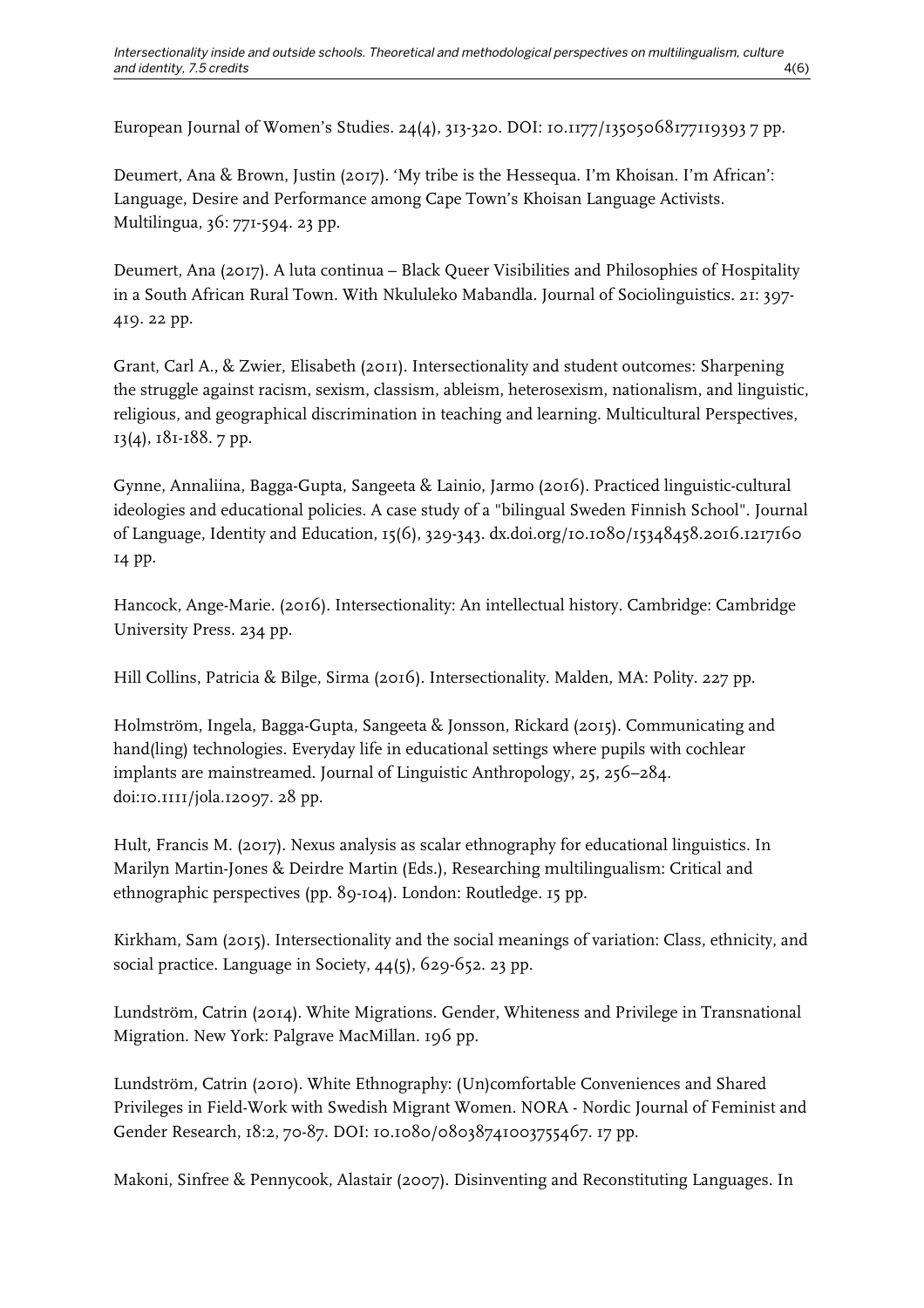Sinfree Makoni & Alastair Pennycook (Eds.) Disinventing and Reconstituting Languages (pp 1- 41). Clevedon: Multilingual Matters. 40 pp.

Martinsson, Lena & Reimers, Eva (2010). Introduction. In Lena Martinsson & Eva Reimers (Eds.) Norm Struggles: Sexualities in Contention (1-12). UK: Cambridge Scholars Publishing. 12 pp.

May, Stephan (2014). Disciplinary divides, knowledge construction, and the multilingual turn. In Stephan May (Ed.), The multilingual turn: Implications for SLA, TESOL and bilingual education. (pp. 7-31). New York: Routledge. 24 pp.

McCall, Leslie (2005). The complexity of intersectionality. Signs: Journal of Women in Culture and Society, 3(3), 1771-1800. 29 pp.

Messina Dahlberg, G. & Bagga-Gupta, S. (2014). Understanding glocal learning spaces: an empirical study of languaging and transmigrant positions in the virtual classroom. Learning, Media & Technology. 39 (4), 468-487. doi.org/10.1080/17439884.2014.931868

Norton, Bonny, & De Costa, Peter I. (2018). Research tasks on identity in language learning and teaching. Language Teaching, 51(1), 90-112. 22 pp.

Pradhan, Uma (2018). Simultaneous identities: Ethnicity and nationalism in mother tongue education in Nepal. Nations and Nationalism, 1-21. DOI: 1111/nana.12463 21 pp.

Reimers, Eva (2020). Education as Products and Productions of Norms. In Deana Leahy, Katie Fitzpatrick, Jan Wright (Eds.). Social Theory and Health Education. Forging New Insights in Research. (pp. 172-181). New York: Routledge. 11 pp.

Romero, Yasmine (2017). Developing an intersectional framework: Engaging the decenter in language studies. Critical Inquiry in Language Studies, 14(4), 320-346. 26 pp.

Saha, Anamik (2018). Race and the Cultural Industries. Medford, MA: Polity Press. 3-54. 51 pp.

Staunaes, Dorthe (2003). Where have all the subjects gone? Bringing the concepts of intersectionality and subjectification. NORA, 11(2), 101-110. 9 pp.

Valentine, G. (2005). Theorizing and researching intersectionality: A challenge for feminist geography. The Professional Geographer, 59(1), 10-21. 11 pp.

Wikan, Unni (2002). Generous betrayal: Politics of culture in the new Europe. Chicago: The University of Chicago Press. 275 pp.

Winker, Gabriele & Degele, Nina (2011). Intersectionality as multi-level analysis: Dealing with social inequality. European Journal of Women's Studies. 18(1), 51-66. doi.org/10.1177/1350506810386084 15 pp.